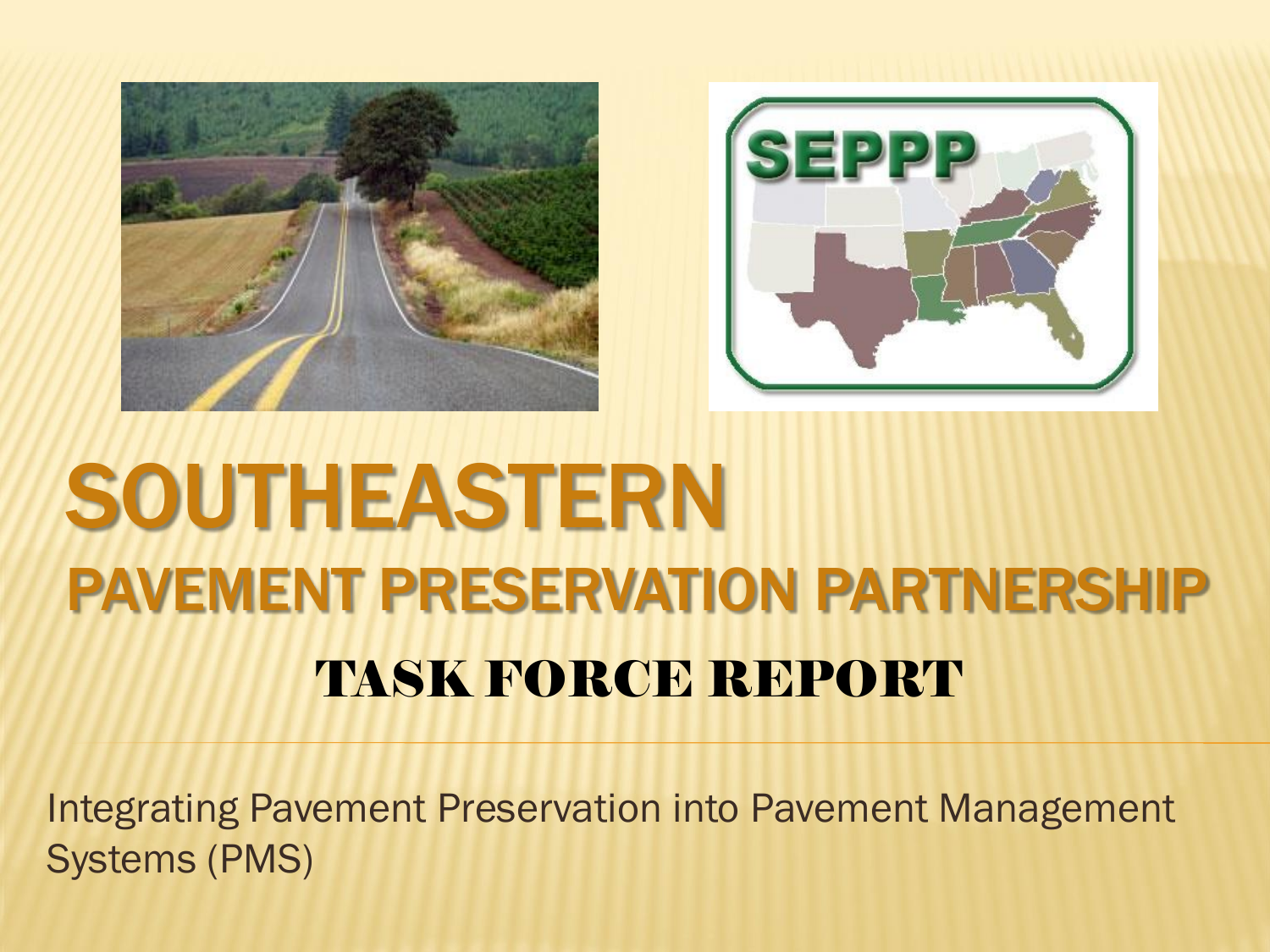# TASK FORCE MEMBERS

- **\*** Mike Bryant Crafco, Inc.
- $\times$  Hua Chen TxDOT
- George Conner AL DOT
- Moussa Issa Georgia DOT
- Jenny Li TxDOT
- David Manner WV DOT
- James Maxwell Tennessee Dot
- **\*** Heath Patterson MDOT
- Luis Rodriquez FHWA (FEDERAL ADVISOR)
- **\*** Richard Spraggins Mobile County Public Works
- Luke Stovall Arkansas DOT
- **\*** Richard Turner Charleston County SC
- Jim Edgerton Agile Assets, Inc. (TASK FORCE LEADER)
- Steve Varnedoe Agile Assets, Inc. (INTERIM LEADER)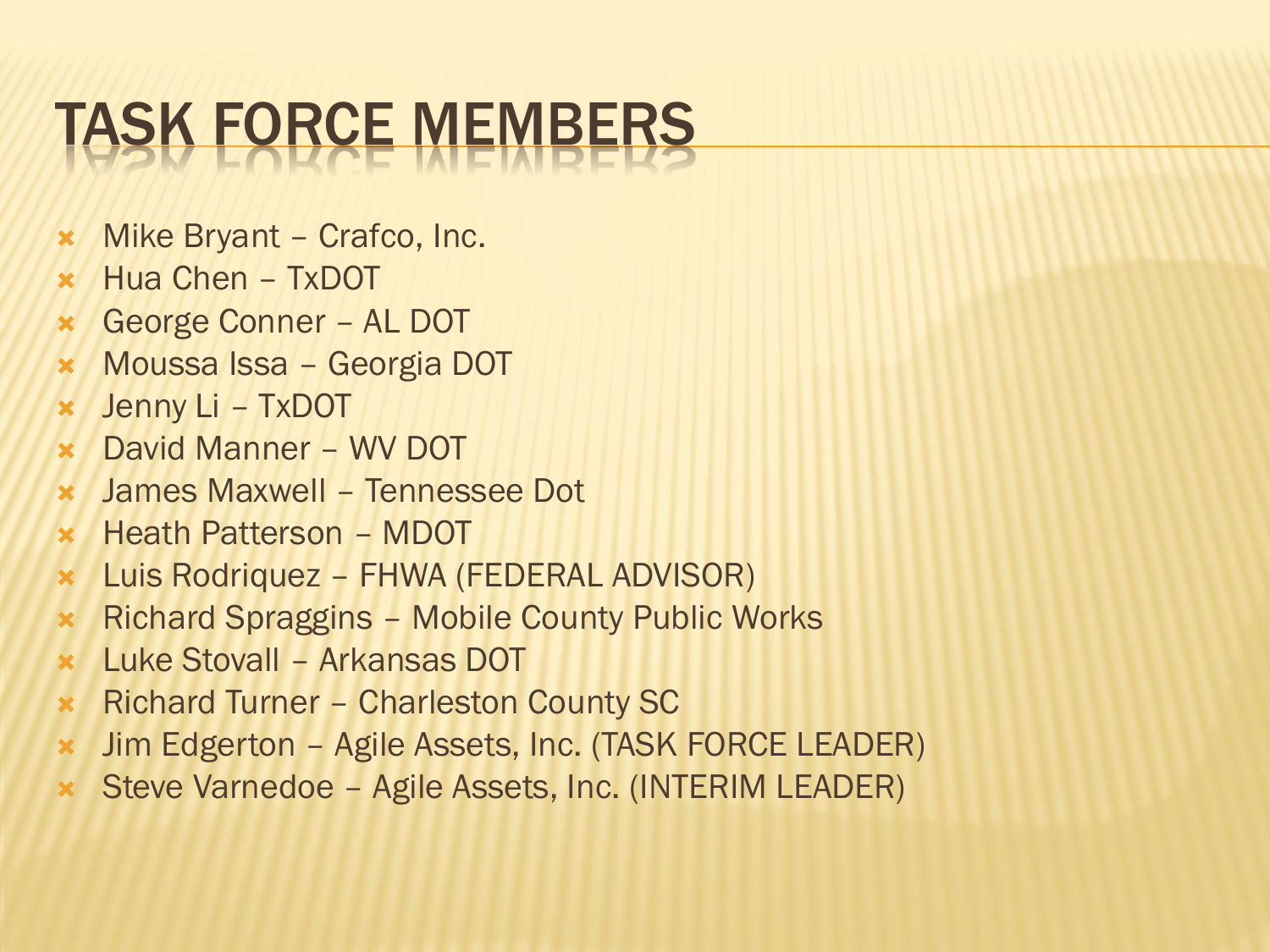## WORK SCOPE:

 Compile preservation treatments used by the region's DOTs What are ya doing?

 Ascertain methods of preservation treatment selection. –

+ How are ya doing it?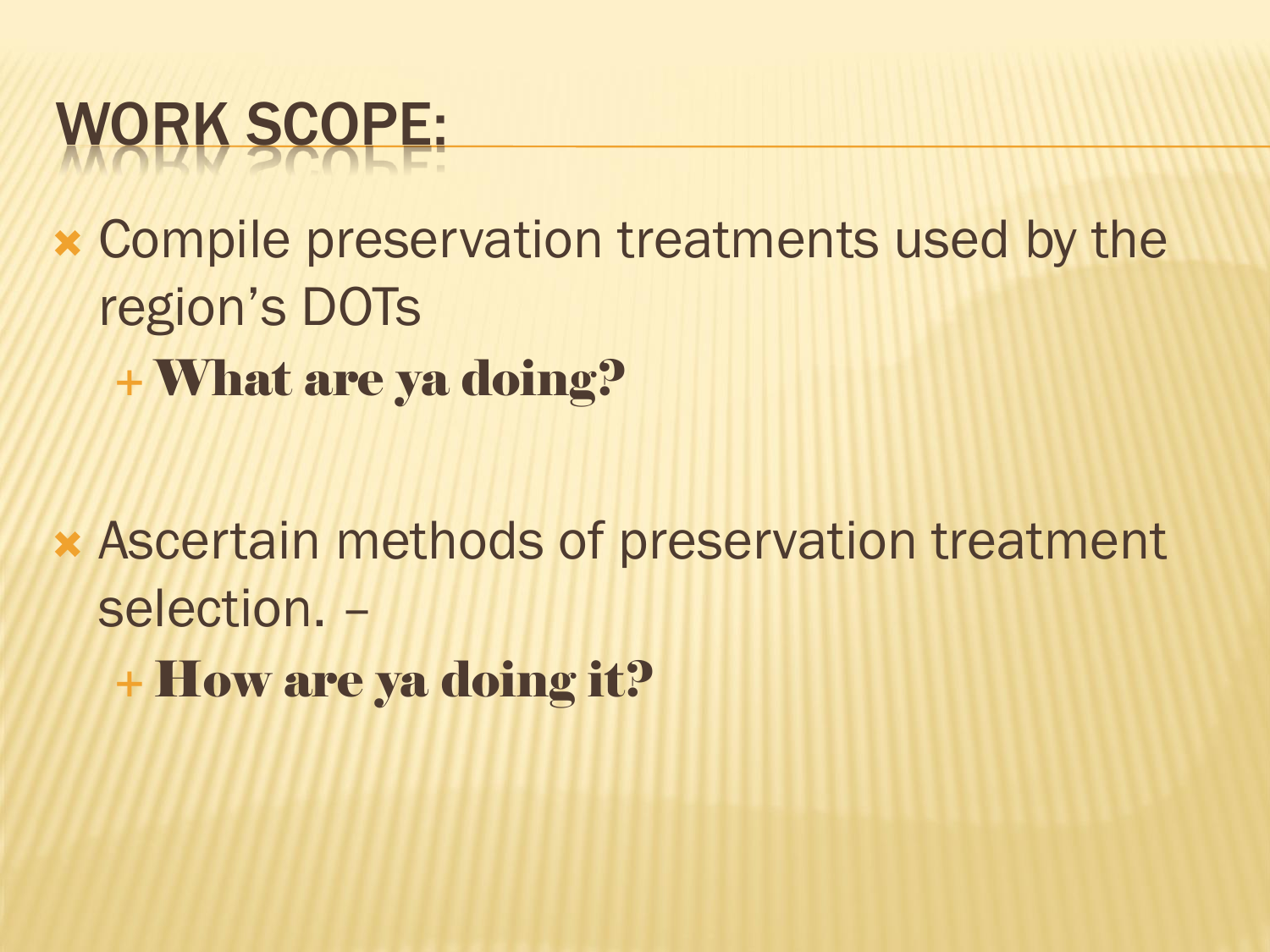#### DELIVERABLE PRODUCTS / EXPECTED COMPLETION:

- Develop a survey to determine the extent to which pavement preservation has been integrated into DOT PMS systems and the criteria / factors being used.
	- Everybody likes a good survey…
- Assemble a checklist or guidelines showing best practices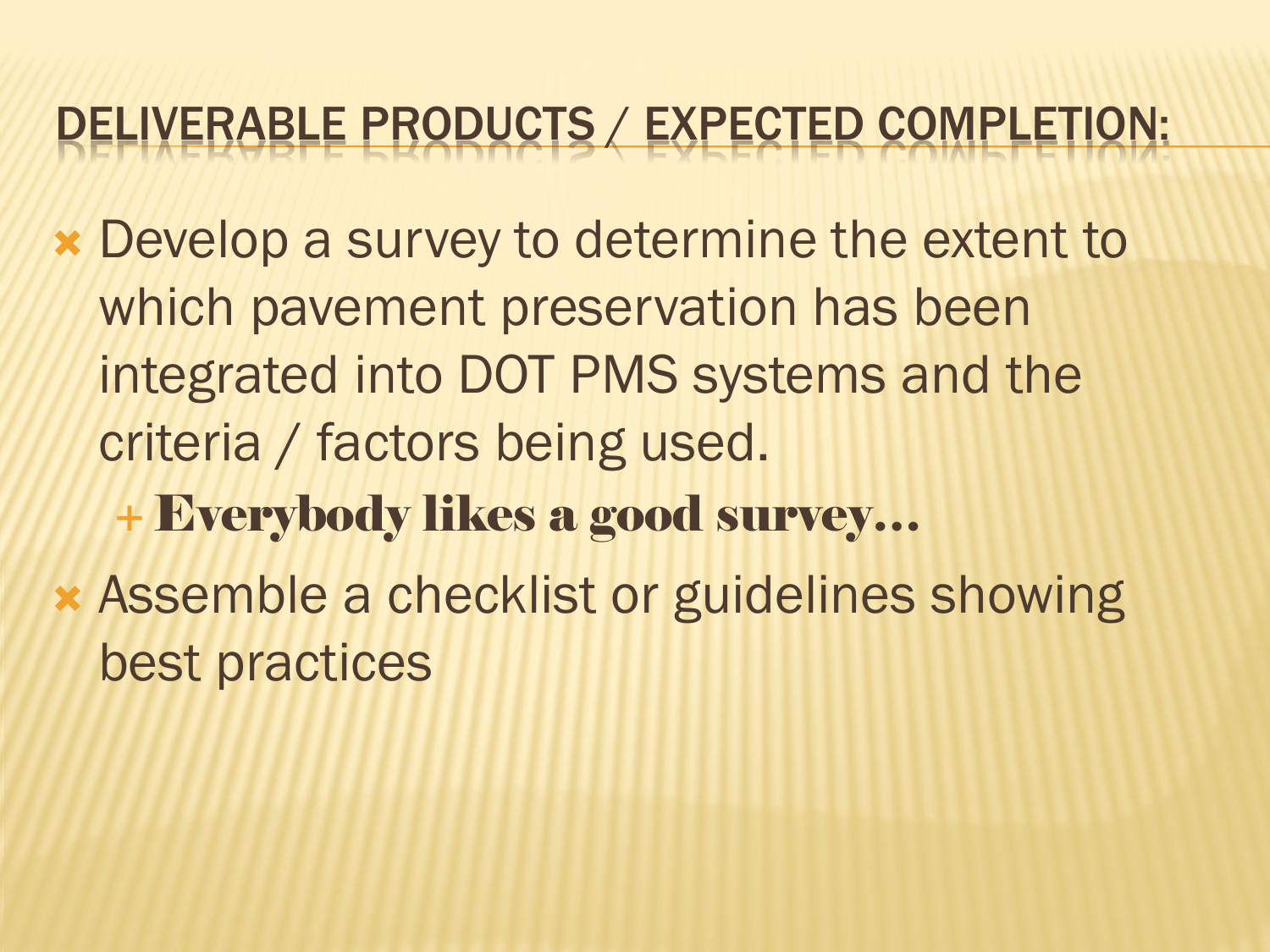# ACTION PLAN

### **x Survey:**

- James Maxwell volunteered to initiate task force correspondence and request proposed questions for the survey… next week.
- + Question will be "whittled" down under the advisement of the SEPPP Steering Committee
- Questionnaire will be dispersed to all active members by SEPPP and data compiled and those findings can be presented to the partnership next meeting.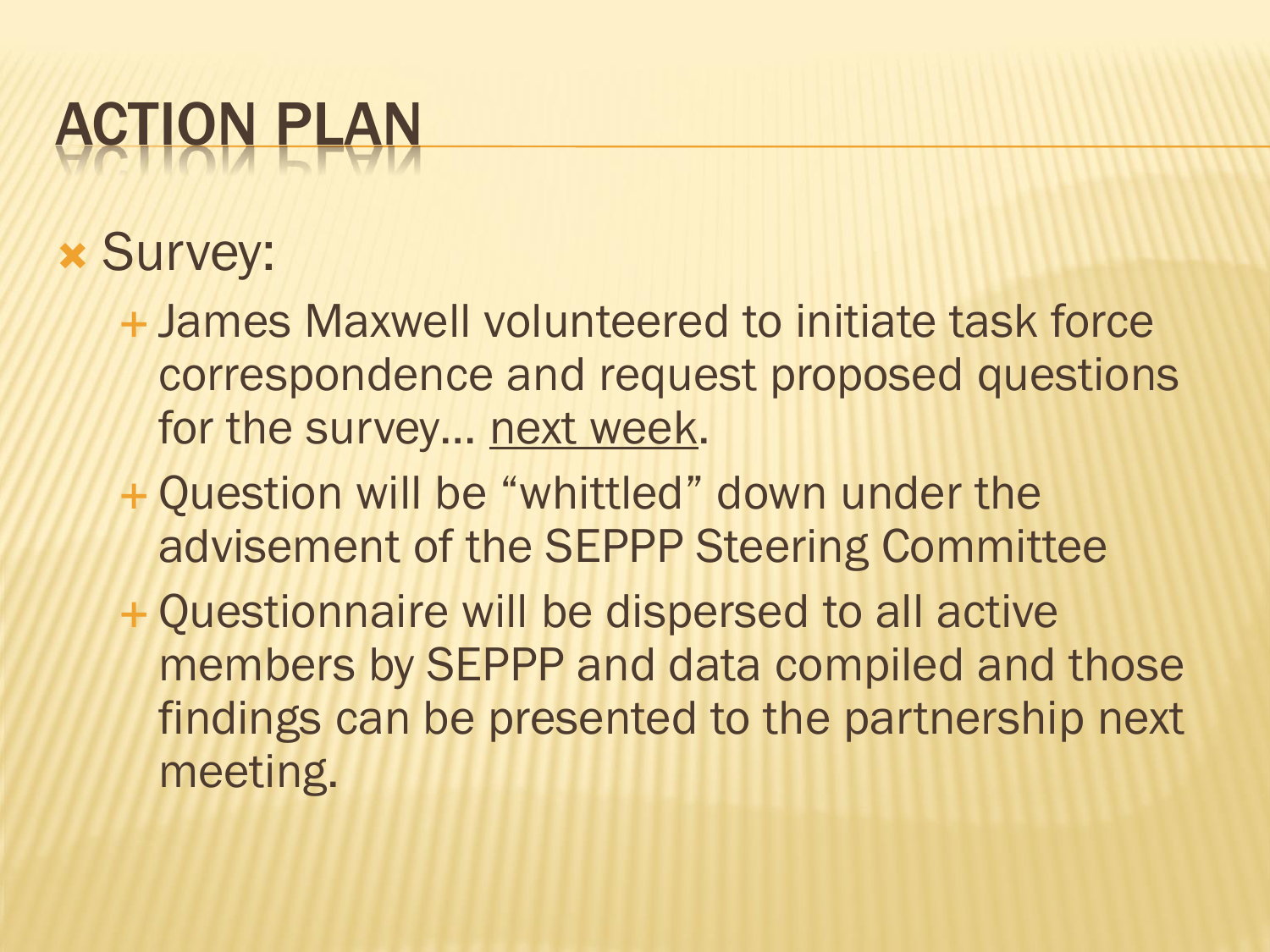# ACTION PLAN

### Education:

- Through partnership with the Web Page Development Task Force, develop a blog on the TSP-2 website featuring best management practices from each partnering agency.
- Develop a section on the website to showcase success stories that can be populated by active SEPPP members.
- + Revise/upgrade and offer the FHWA NHI Course no. 131104 Pavement Preservation: Integrating PP Practices and PMS... Including MAP-21 guidance when available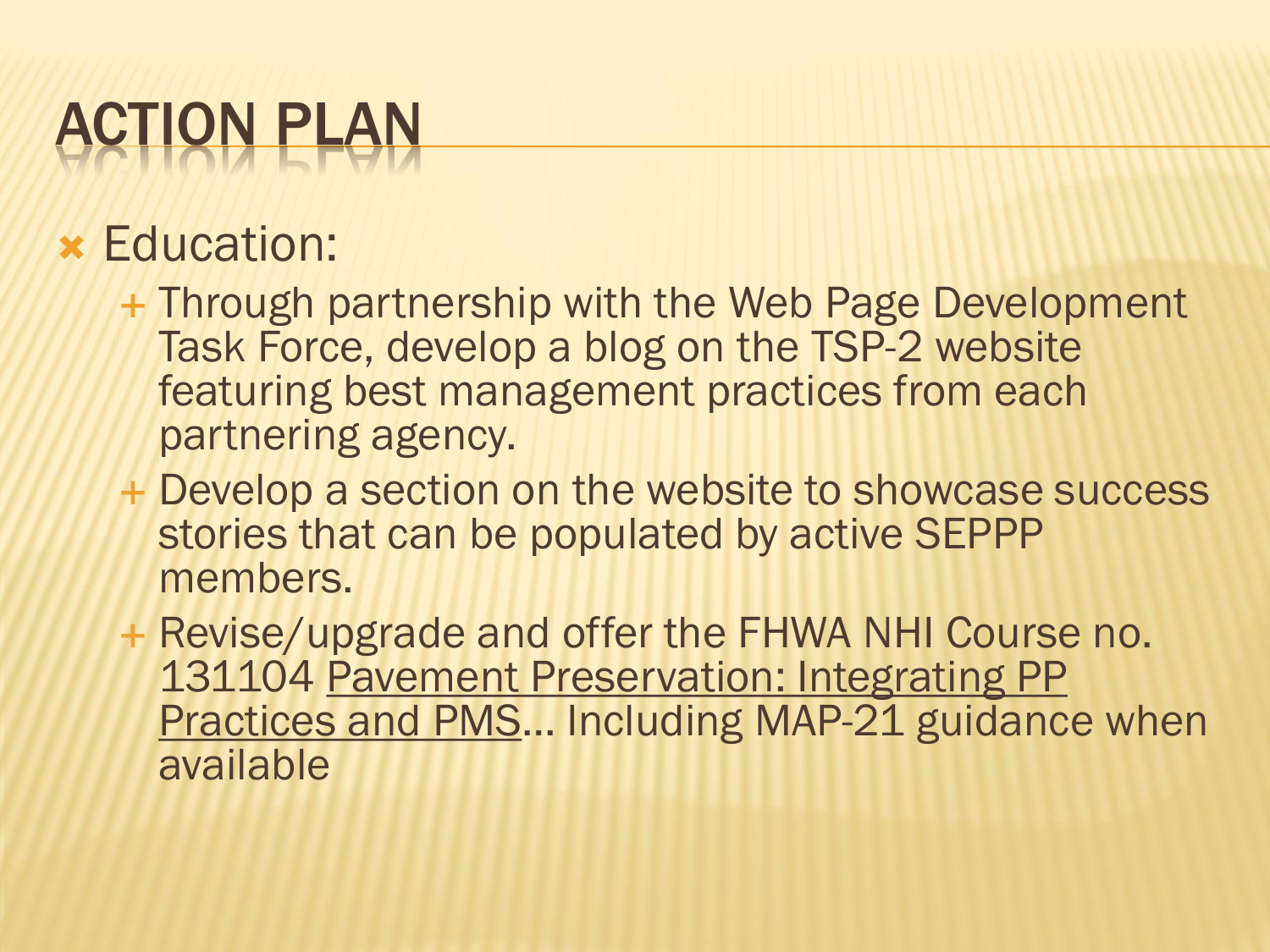

#### Luis Rodriguez, P.E.

FHWA Resource Center 61 Forsyth St. SW Suite 17T26 Atlanta, GA 30303 Tel: 404-562-3681 Email: luis.rodriguez@dot.gov

Steve Varnedoe, P.E. Agile Assets Inc. 3200 Atlantic Ave. Suite 103 Raleigh, NC 27604 Tel: 919-573-5222 Email: svarnedoe@agileassets.com